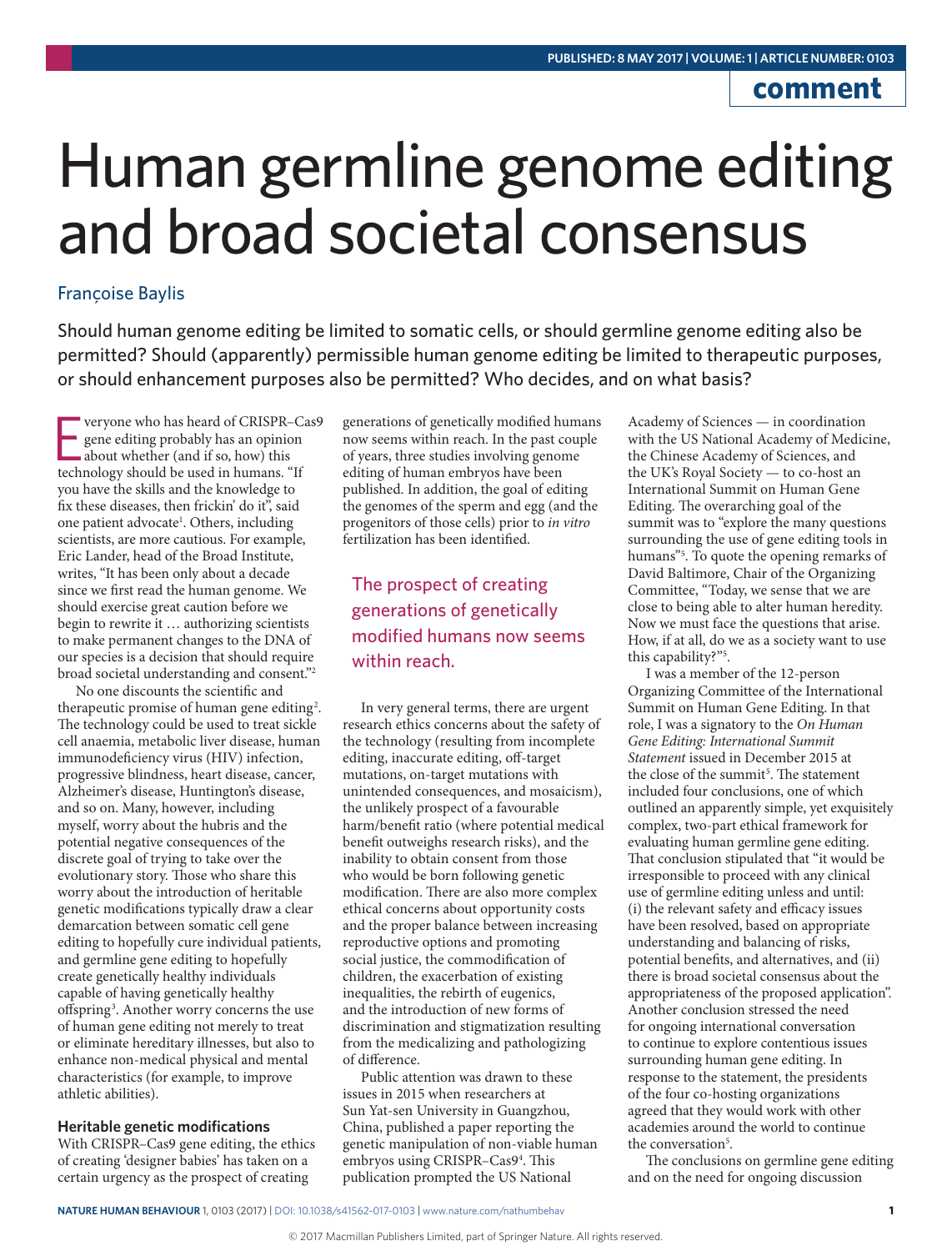

demonstrated a clear (if unwitting) commitment to 'slow science' — to resisting fast, competitive, benchmarked science divorced from social and cultural concerns (http://slow-science.org). It signalled the need for time to carefully and conscientiously reflect on whether we (humans) should attempt to take over the human evolutionary story by introducing heritable genetic modifications. To quote Baltimore again, "This summit will not

be the last word on human gene editing. Rather, we hope that our discussion here will serve as a foundation for a meaningful and ongoing global dialogue."5

#### **The irresponsible becomes permissible**

Fourteen months later, I was surprised to read that a committee established by two of the four co-hosts of the international summit — the US National Academy of Sciences and US National Academy of Medicine — had done an about-face and, in so doing, set aside sociologist Ruha Benjamin's admonition that process and policy should go hand in hand<sup>5</sup>. In their February 2017 report *Human Genome Editing: Science, Ethics, and Governance*, the academies concluded that "clinical trials using heritable germline genome editing should be permitted"<sup>6</sup> provided the research is only for compelling reasons and under strict oversight limiting uses of the technology to specified criteria. The first of these criteria is "the absence of reasonable alternatives"6 .

An obvious question that follows from this about-face is why eschew the commitment to broad societal consensus and embrace germline gene editing for therapeutic purposes? Before I address this question, however, a few comments about

the downstream questions of the 'who' and the 'what' of broad societal consensus are in order.

In the 2015 statement*,* the 'who' was to be "inclusive among nations and engage a wide range of perspectives and expertise including from biomedical scientists, social scientists, ethicists, health care providers, patients and their families, people with disabilities, policymakers, regulators, research funders, faith leaders, public interest advocates, industry representatives, and members of the general public"5 . The 'what' was to be a discussion of "acceptable uses [if any] of human germline editing"5 . In the 2017 report, the 'who' is the public (which is not defined anywhere in the report) and the 'what' is no longer whether (and if so when) human germline gene editing should be permitted, but whether germline gene editing, which is (apparently) permissible for therapeutic purposes, should also be permissible for enhancement purposes<sup>6</sup>.

In this way, the answer to the original question of 'who' has been made opaque and the original question of 'what' has been transformed from a question about the moral demarcation line between somatic gene editing and germline gene editing to a question about the moral demarcation line between germline gene editing for therapeutic purposes and germline gene editing for enhancement purposes. This is problematic, to say the least.

### **The importance of public consultation**

Why, at a time when even conservative organizations like the World Economic Forum explicitly recognize the importance of engaging the public in discussions about governance, would the US National

Academy of Sciences and US National Academy of Medicine decide to 'go it alone' and affirm the permissibility of germline gene editing for therapeutic purposes? Two likely motivational drivers are "the pursuit of scientific prestige and capturing a highly lucrative commercial market"7 .

Meanwhile, in this time of social and political unrest, there is increasing awareness of the importance of quality governance both in terms of process and substance. In democratic countries, an important facet of quality governance is dialogue among those who are likely to be affected by the norms, standards, policies, guidelines, laws, and regulations. On this very point, the World Economic Forum counsels informed public consultation across borders. In the *Global Risks 2015*  report, we learn that effectively balancing the potential benefits and the risks of emerging technologies depends on stable governance<sup>8</sup>. Governance will be more stable "if the various stakeholders likely to be affected are involved in the thinking about potential regulatory regimes and given the knowledge to enable them to make informed decisions"8 . The so-called stakeholders are not the only ones to be consulted, however: "given that risks tend to cross borders, so must the dialogue on how to respond … [and] given the power of public opinion to shape regulatory responses, the general public must also be included in an open dialogue about the risks and opportunities of emerging technologies through carefully-managed communication strategies"<sup>8</sup>.

So, at a time when the increasingly international and participatory nature of governance is being acknowledged and promoted, why would the US National Academy of Sciences and US National Academy of Medicine dismiss these commitments to democratic process and endorse manipulating the genomes of future generations? Given the state of the science, it can hardly be said that there was a need for swift policy deliberations and conclusions.

#### **Broad societal consensus**

I think it is possible (perhaps even likely) that the authors of the 2017 report (a majority of whom were not signatories to the 2015 statement) preferred to set aside the daunting challenge of working towards a broad societal consensus. I imagine that while they would have been sanguine about the prospect of eventually satisfying the safety and efficacy requirements (with or without understanding the need for debate about where to set the thresholds for acceptability), they would have been